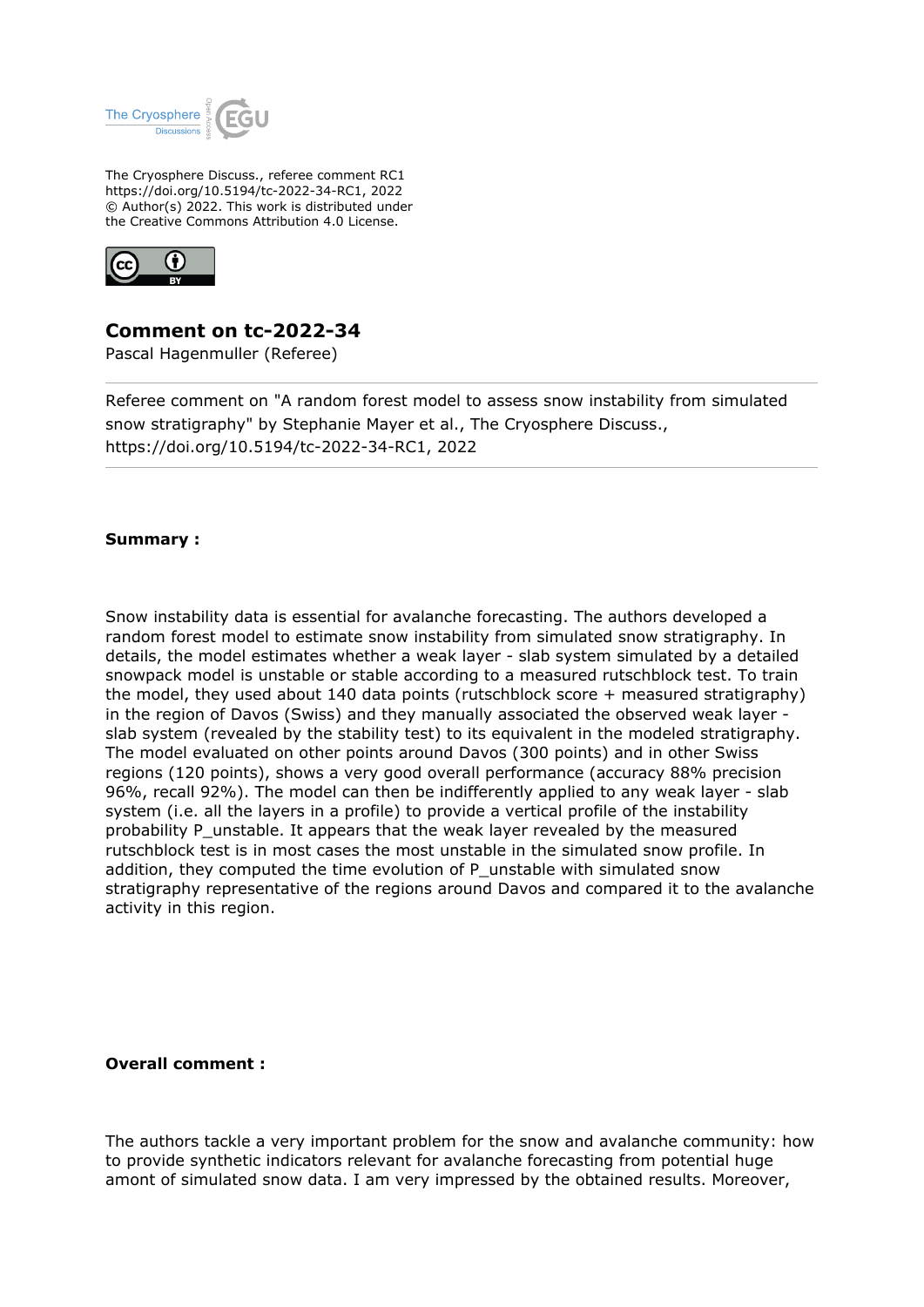the paper is very well written and is comprehensive with a deep analysis of the model behavior and a detailed presentation of the data pre-processing which essential for machine learning approaches. It might be sometimes difficult to catch the key results among all the results presented, but with a second read it becomes clear enough. However, the interpretation of the model explanatory variables should be qualified as the used feature importance metric is affected by correlation between the input variables and contains only partial information of the underlying « physics ». Overall, I suggest accepting this very good paper with only minor revision I have listed below.

### **Minor comments :**

Abstract : add somewhere that the study domain is mainly around Davos and in Swiss.

L11 : give number of points in the validation data set

L14-16 : you provide the accuracy for discriminating the non avalanche / avalanche days. However, if the data is not balanced it is difficult to interpret. Use the same clear sentence as in l390-392.

L44 : the model MEPRA (Giraud, 1992) is one of the first model that tried to combine different metrics of snow instability into a synthetic index. Add historical reference in the text.

Fig. 1 : « virtual slope simulation » => « simulated snow profiles »

L83 : give reference of the rutschblock score from 1 to 7 or explain its meaning.

L89 + 105 : « RB tests failed adjacent to layer of persistent grain types ». I do not understand what is meant here. Do you mean: the weak layer revealed by the RB test is in 64% cases composed of FC, DH or SH ?

L90 and throughout the text : « to evaluate the model », it is not clear what is the model here. Indeed, the « basic » model predicts whether a weak layer - slab system is unstable or not. I understand that you applied your model more extensively to simulated snow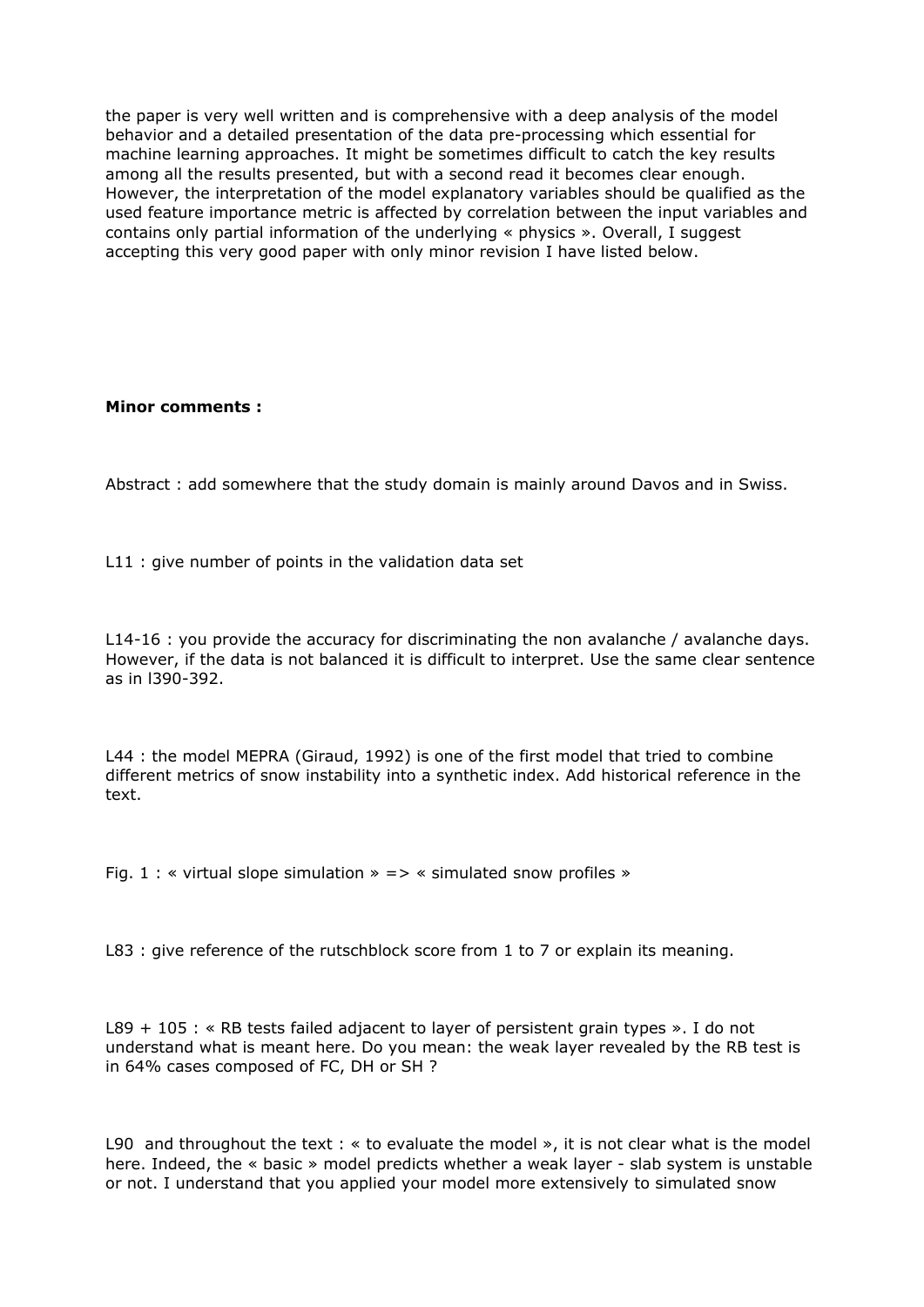profiles. But be more specific.

Fig. 2 : x-label and plot title appear in the same form which is confusing.

L214 : « similarity criteria » to be defined. Do you mean criteria 1-5 ?

L274-277: reword. Not clear to me. The use of the probability is not related to the fact that you want to apply the model to any layer of the profile ???

Fig. 8 : I do not understand the role of Fig.8b as the goal is here to see how the model works on intermediate instability classes.

L325-329: I did not understand your point here, could you be clearer to explain your point (L330-331).

L389-390: could you plot on Fig. 13 the avalanche and non-avalanche days as defined in this paper.

L402: « Figure c » => « Figure 15 c » ?

L425: « they were mostly developed to align complete profiles ». In practice, this is not true as a parameter of the model can be used to align only a sub part of the profile. In particular it is used to relax the assumption that the snow-ground interface must be matched. Besides, it is not a limit of the method since for the manually matching you also look below the weak layer for stratigraphy markers (eg. MF-crust). « these additional parameters are not included in the current available automated methods » It is implemented and shown in Viallon-Galinier et al. (2020). Actually your manual method seems to works fine enough and you do not necessarily need an automatic method. You might see the automated matching method as a further development to reduce the time spent to prepare the data but you do not need to say something wrong about the automated method limits.

Section 5.3 : all your analysis is based on the feature importance as computed by the scipy package. First, here, you do not give any information on the « sign » ( $>$  or  $\lt$ ) of the important feature. For instance, it is not clear (and there is no info about that) whether it is high or low values of « mean density divide by mean grain size » that promote instability. To be added. Besides, the feature importance are somehow « shared » between correlated variables. For instance, viscous deformation might be correlated to the